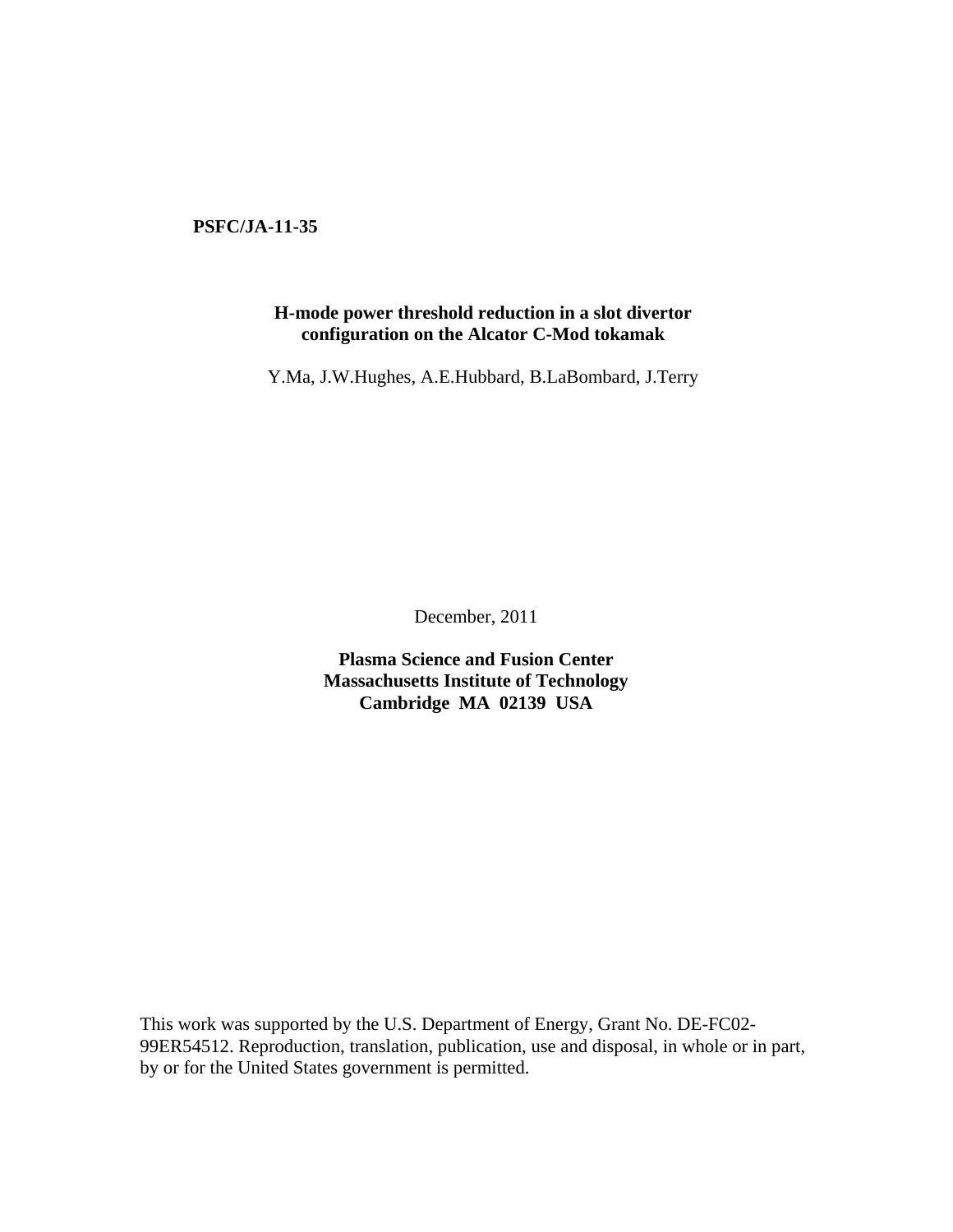# **H-mode power threshold reduction in a slot divertor configuration on the Alcator C-Mod tokamak**

Y.Ma, J.W.Hughes, A.E.Hubbard, B.LaBombard, J.Terry

*Massachusetts Institute of Technology, Plasma Science and Fusion center 175 Albany Street, Cambridge, MA 02139 USA* 

H-mode power thresholds  $(P_{th})$  are examined in Alcator C-Mod lower single null plasmas with standard vertical-plate and slot-type divertor configuration ( $B_T$ =5.4T,  $I_p$ =0.9MA,  $q_{95}$ ~4.0, and < $n_e$ >=1.3-1.6x10<sup>20</sup>m<sup>-3</sup>). The required power to access H-mod is found to be significantly reduced when the plasma is operated with slot divertor. The lowest  $P_{th}$  achieved is ~0.6MW, about 1/3 of the normal level and 40% of the multimachine scaling law prediction.  $P_{th}$  does not correlate with plasma shaping parameters (X-point locations, elongation, etc), but shows a strong inverse correlation with outer divertor leg length (poloidal distance between X-point and outer strike point) and/or divertor connection length. Despite the large differences in  $P_{th}$ , the edge electron temperature  $(T_e)$  and density  $(n_e)$  profiles prior to L-H transition are not strongly affected by divertor configuration. Values of *Te,95* (i.e., *Te* at 95% normalized poloidal flux surface) at L-H transition are similar for the two divertor configurations.

#### **1. Introduction**

 In order to develop high performance operational scenarios for future tokamak fusion devices, a reliable prediction of the threshold power  $(P_{th})$  needed to access the H-mode confinement regime is required. At the present time, multi-machine scaling laws are used to estimate  $P_{th}$ , the most widely used one being [1],  $P_{scaling}$  [MW]=0.049 $\bar{n}_{e}$  [10<sup>20</sup>m<sup>-3</sup>]<sup>0.72</sup>B<sub>T</sub>[T]<sup>0.8</sup>S[m<sup>2</sup>]<sup>0.94</sup>, which is valid for standard magnetic configuration with favorable ion ∇*B* drift (i.e., pointing towards X-point), and for density above the "device-dependent low density limit" for H-mode access ([2]-[6]). This scaling law indicates that the three dominant dependencies are plasma density  $(\bar{n}_{e})$ , strength of toroidal magnetic field  $(B_T)$ , and the plasma surface area  $(S)$ . However, ongoing experiments from many devices discovered that other variables may also strongly affect *Pth*. One example, found in JET [7], DIII-D [8], and MAST [9], is the so called "X-point height", which is the vertical distance between X-point and the divertor plate. Motivated by these observations, we have undertaken experiments in Alcator C-Mod to explore the influence from the variation of X-point position and divertor geometry variables. We also observed that  $P_{th}$  can be strongly affected by the position of the X-point in relation to divertor surfaces. However, the most important parameter identified in our experiment appears to be the outer divertor leg length (poloidal distance between X-point and outer strike point) and/or the divertor connection length. Remarkably low values of  $P_{th}$  are found in slot-divertor configuration where the outer divertor leg length increases by  $\sim 50{\text -}100\%$  from normal values, while  $P_{th}$  decreases by a factor of  $\sim$ 2 or even more.

## **2. Experimental setup**

The experiment was performed within a single day of C-Mod plasma operation. The toroidal magnetic field  $(B_T)$  and plasma current  $(I_p)$  were fixed at  $B_T = 5.4$ -5.5T and  $I_p = 0.9MA$ , thus  $q_{95}$ -4.0. All discharges were deuterium plasmas, created in lower single null magnetic configuration with ion  $\nabla B$  drift in the favorable direction for H-mode access. The line averaged plasma density  $\overline{n}_e$  at L-H transition was controlled between  $1.3x10^{20}$ m<sup>-3</sup> and  $1.6x10^{20}$ m<sup>-3</sup> for these plasmas; the Greenwald fraction  $\overline{n}_e/n_G$  was approximately 0.25~0.28, correspondingly, the divertor was in the high-recycling regime [10]. An important reason for choosing this target density range is to minimize the influence of plasma density on  $P_{th}$ . Previous experiments identified a local minimum in  $P_{th}$  was versus  $\overline{n}_e$  for  $\overline{n}_e$ in the range  $\overline{n}_e \sim 1.2{\text -}1.7 \times 10^{20} \text{m}^{-3}$  [11]. All L-H transitions in this experiment were achieved with the addition of ICRF auxiliary heating power. The antenna frequency was tuned at ~80MHz to facilitate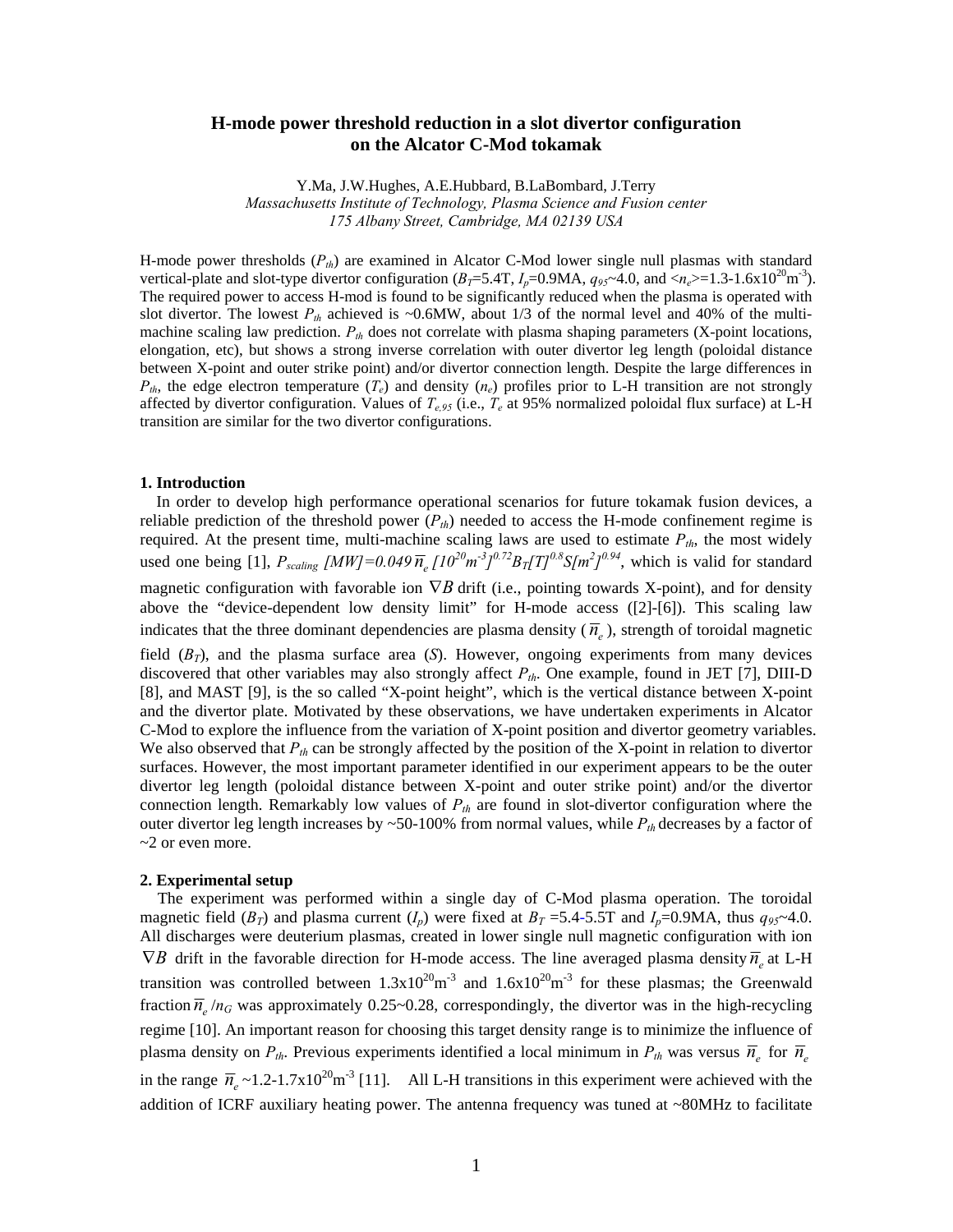on-axis fundamental hydrogen minority heating. Minority ion density concentration relative to main ion  $(n_H/n_D)$  was maintained approximately constant and close to 5% throughout the experiment. Under these conditions, efficient single pass absorption of ICRF power is maintained [12]. ICRF power was injected during the plasma current flattop of each discharge; the magnitudes were increased either in small steps or in a slow continuous ramp-up pattern.



Fig.1. C-Mod poloidal cross-section showing locations of X-point (+), outer (X) and inner (open circles) separatrix strike points investigated. Examples of separatrix contours for vertical plate (blue) and slot (red) divertor operation are shown. Separatrix contour for a standard C-Mod magnetic geometry is also shown (black). C-Mod facilitates three different divertor configurations: flat-plate, vertical, and slot divertor, achieved by placing outer separatrix strike point on the divertor plate(s) labeled "F", "V", and "S", respectively. Measurement locations of Thomson scattering (solid black circle) and ECE (orange), and the viewing cord of midplane  $D_\alpha$  emission (dashed line) are also displayed.

 Variation of the lower null position results in three effectively different divertor configurations [10]. Based on where the outer separatrix strike point (OSP) is placed on the divertor plate, these configurations are called flat-plate (F), vertical-plate (V), and slot (S) divertor as illustrated in Fig.1. Standard C-Mod plasma operation is realized with vertical-plate divertor; contour plot of the separatrix for typical C-Mod magnetic geometry is shown in Fig.1

 During the experiment, the X-point location was repositioned after each plasma discharge. As a result, plasma shaping parameters at L-H transition were subject to some variation: *κ*~1.5-1.7, *δlowe*r~0.45-0.65, *δupper*~0.27-0.45, inner and outer gap ~1cm. Compared to shaping parameters, the variation in OSP locations was dramatic: it was scanned from the top of the vertical plate to the horizontal floor of the slot. Consequently, the outer leg length, which is defined as the poloidal distance between X-point and OSP, was significantly varied from  $\sim$ 10 cm to  $\sim$ 25 cm. Locations of Xpoint, inner and outer strike point just before L-H transition from these discharges are shown in Fig. 1 over a C-Mod poloidal cross section.

 Some key C-Mod diagnostics were involved in this experiment. The Thomson scattering (TS) system operated with two Nd:YAG lasers each at 30Hz and pulsed alternatively is used as the main diagnostic for electron temperature  $(T_e)$  and density  $(n_e)$  along a vertical chord through the magnetic axis. The spatial resolution of TS measured profiles, when mapped to midplane using EFIT, is  $1 \sim 2 \text{cm}$ in plasma core and  $1 \sim 2$ mm in the plasma edge. Electron cyclotron emission (ECE) polychromators provide sub *ms* midplane electron temperature measurements with reduced spatial resolution of ~1cm across the midplane minor radius. The line averaged plasma density  $\overline{n}_e$  is recorded by a multi-chord two-color CW interferometer system. A photodiode array was employed to provide a single-chord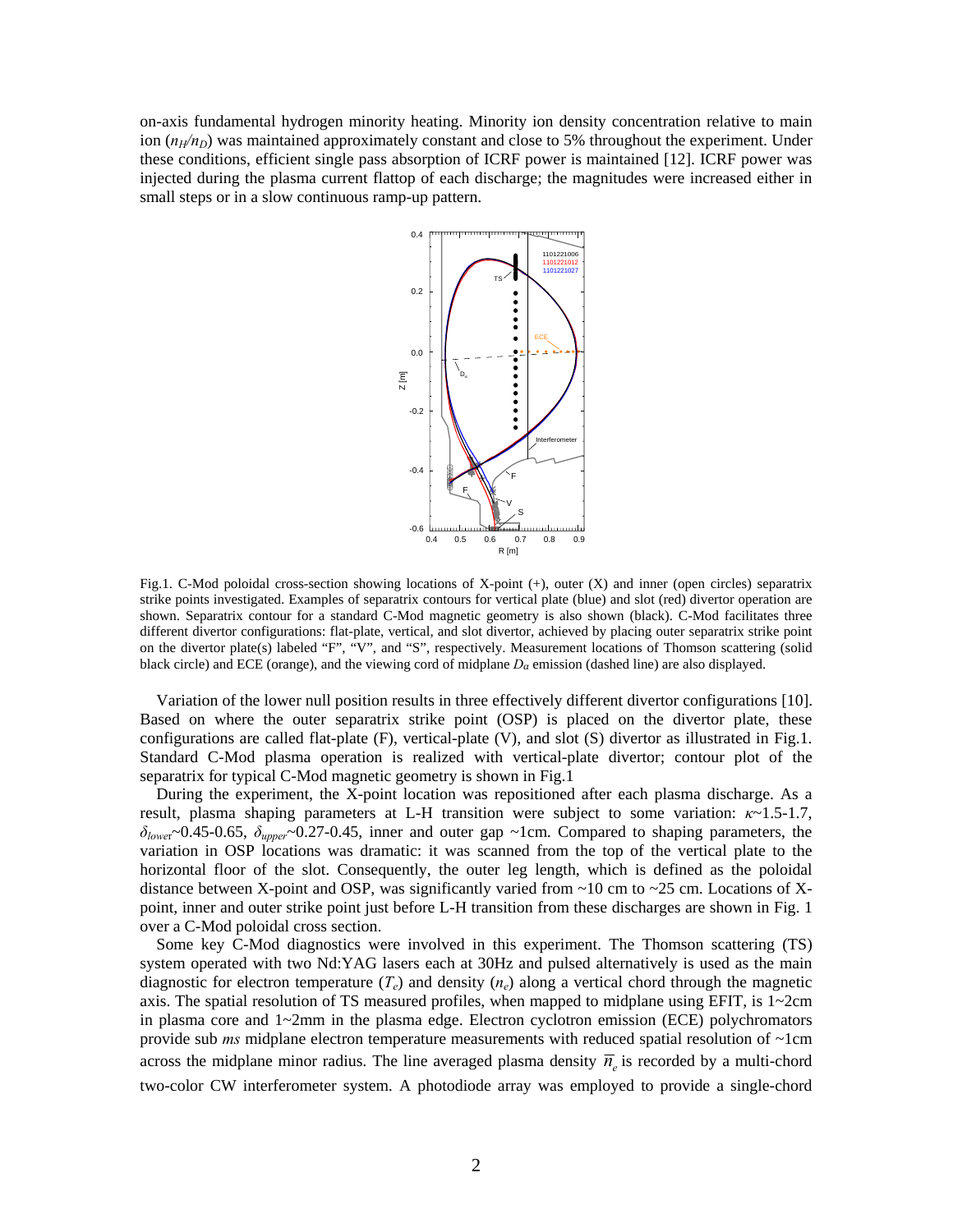midplane  $H_a$  and  $D_a$  emission measurement. Measurement locations for each diagnostics described above are illustrated on Fig.1.



Fig.2. L-H power thresholds, (a)  $P_{th}$  and (b)  $P_{th}/P_{scaling}$ , as a function of the poloical distance between X-point and outer strike point (outer leg length, OLL).  $P_{th}$  is systematically lower when the plasma is operated with a slot divertor (red) compared to a vertical plate divertor (blue).

#### **3. Reduction of H-mode threshold power**

The H-mode threshold power  $P_{th}$  is defined as [1]  $P_{loss}=P_{tot}-dW_{MHD}/dt=P_{OH}+P_{RF}-dW_{MHD}/dt$ , assessed at the L-H transition time. Here,  $P_{RF}$  is the net ICRF power launched by the antennas, assumed to be 100% absorbed by plasma. The ohmic power  $P_{OH}$  and stored plasma energy  $W_{MHD}$  are evaluated using the equilibrium magnetic reconstruction code EFIT [13].

The most remarkable result from this experiment is that  $P_{th}$  is strongly reduced with slot divertor operation. This is demonstrated in Fig. 2: *Pth* and *Pth/Pscaling* with slot divertor (red) are significantly reduced relative to vertical-plate divertor geometry (blue). The minimum  $P_{th}$  obtained is ~0.6 MW, which is approximately 1/3 of the normal value  $(P_{th}=1.5 \sim 1.8$  MW in standard C-Mod magnetic geometry), and only ~40% of the multi-machine scaling law prediction. This result is significant and perhaps promising for H-mode access at reduced power.



Fig.3. Comparison of L-H transition time evolution for two discharges with vertical plate (blue) and slot (red) divertor operation: (a) line averaged density (b) midplane  $H_a$  emission (c)  $T_e(\psi=0.95)$  from ECE (d) radiated power from bulk plasma  $P_{rad,main}$  (e) ohmic power  $P_{OH}$  (f) ICRF power  $P_{RF}$  (g)  $dW_{MHD}/dt$  (h)  $P_{loss}=P_{OH}+P_{RF}-dW_{MHD}/dt$ . The time base has been shifted so that the origin is aligned with the L-H transition time.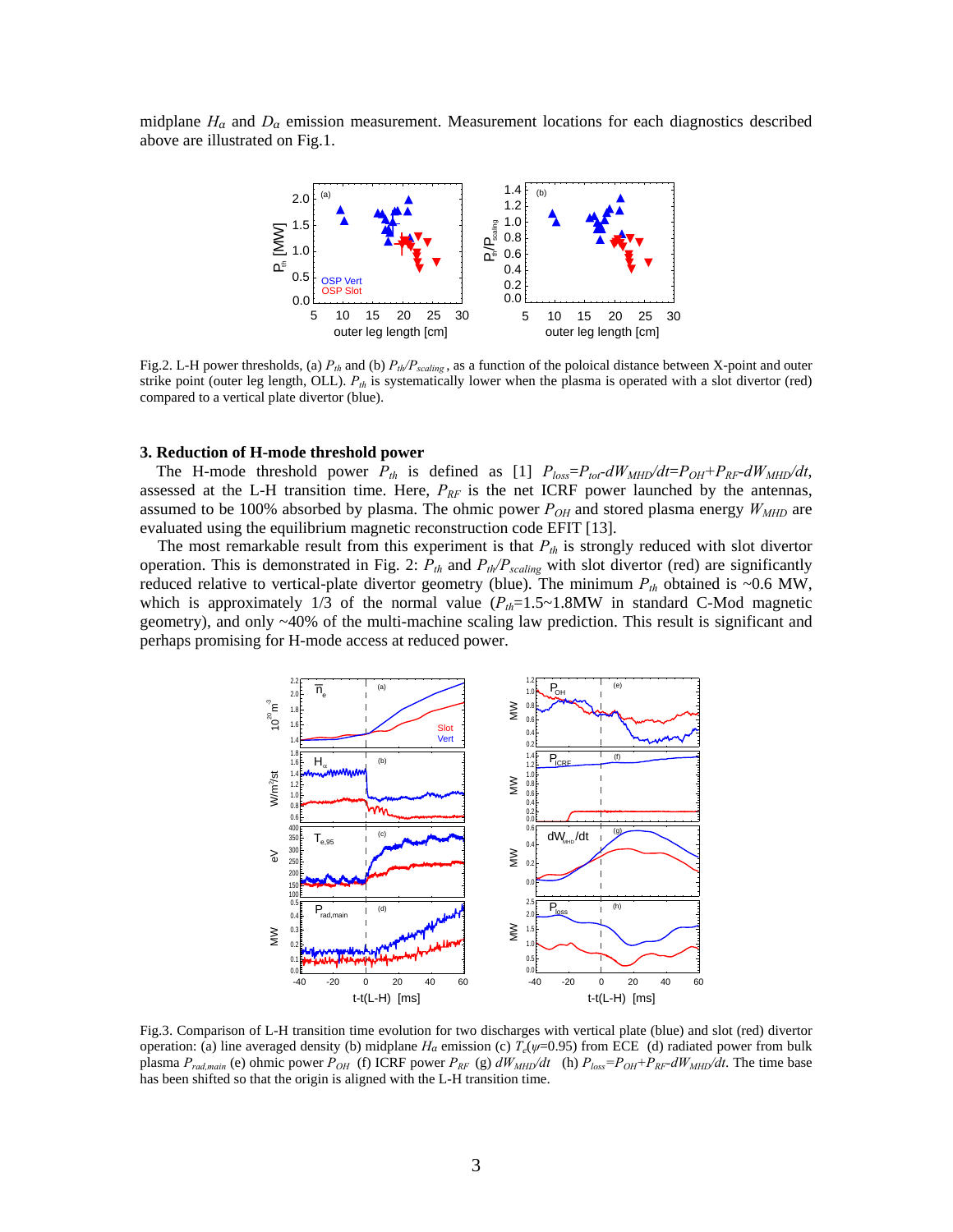The reduction of  $P_{th}$  is clearly seen by the reduction in auxiliary heating power needed  $(P_{RF})$  to obtain an H-mode. Figure 3 shows a comparison of time histories of L-H transition indicators (left) and each individual component of *Ploss* (right) from two typical plasma discharges with different divertor configurations. Note that the time base for each discharge has been shifted so that the origin is aligned with the L-H transition times. We notice that for the two cases,  $P_{OH}$  and  $dW_{MHD}/dt$  at L-H transition are nearly the same; however, the difference in  $P_{RF}$  is remarkable: with slot divertor, Hmode can be induced with a tiny amount of  $P_{RF}$  at ~0.2MW, whereas about 1.0MW is required for vertical plate divetor operation.



Fig.4. Normalized H-mode threshold power (*Pth/Pscaling*) displayed as a function of geometry parameters: (a) inner leg length, (b) major radius of X-point (*RXL*), (c) vertical position of X-point to midplane (*ZXL*), (d) SOL connection length *Lc*, (e) elongation *κ*, (f) lower triangularity *δlowe*r, (g) upper triangularity *δupper*, (h) connection length from outboard midplane to outer divertor.  $L_{o,div}$  shows the clearest correlation with  $P_{th}/P_{scaling}$ .

In Fig. 4, normalized L-H threshold powers, *Pth/Pscaling*, are displayed against a number of other potentially relevant shaping parameters, including inner leg length, *RXL* (major radius of X-point), *ZXL* (vertical position of X-point relative to the midplane), *κ*, *δlowe*r, *δupper* , *Lc* (total scrape-off layer connection length), and  $L_{o,div}$  (connection length from outboard midplane to OSP). Only  $L_{o,div}$ , which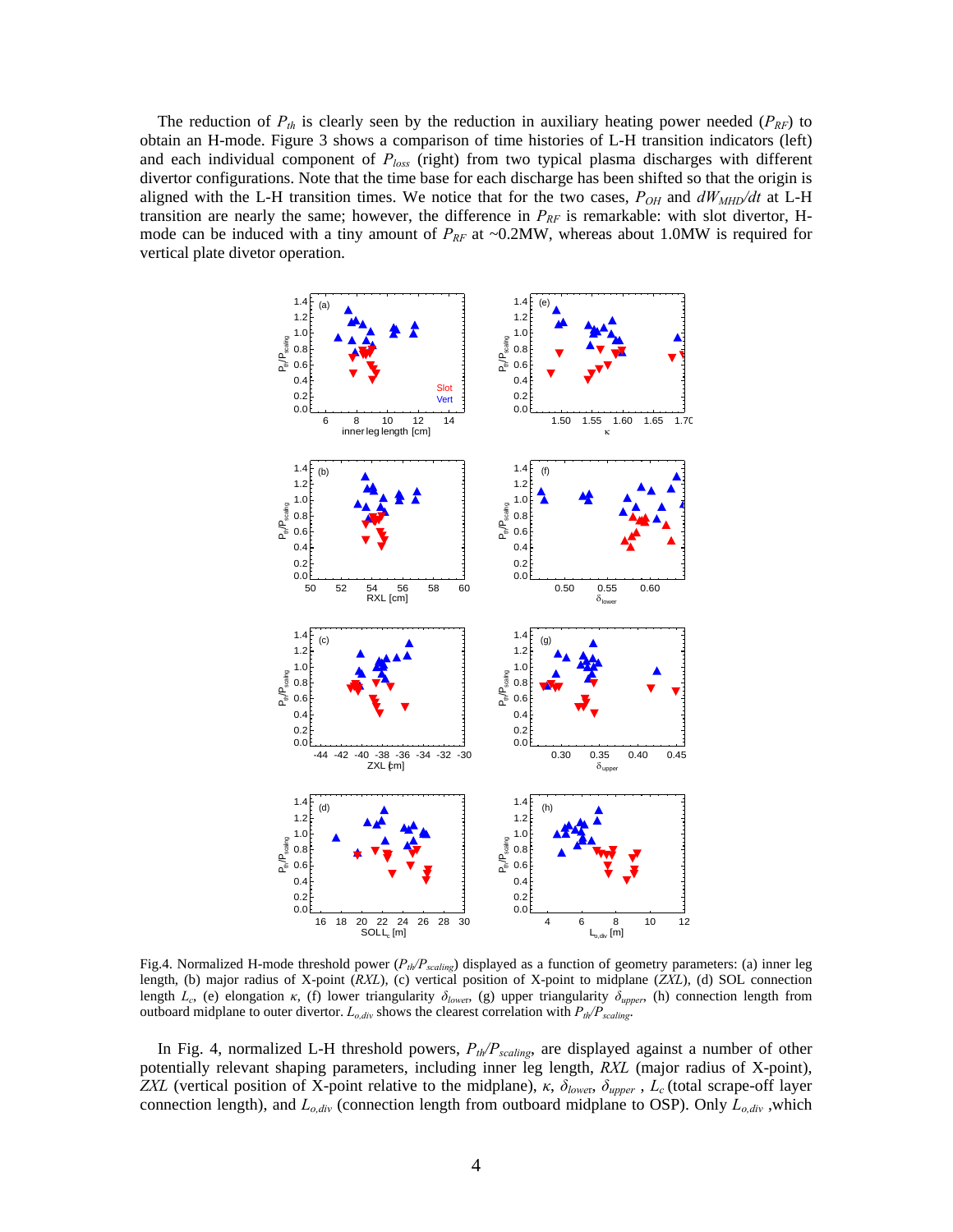is essentially covariant with OLL in this experiment, shows a correlation with threshold power. The correlation coefficients *r*, defined as

$$
r = \sum_{i} (x_i - \overline{x})(y_i - \overline{y}) / \sqrt{\sum_{i} (x_i - \overline{x})^2 \sum_{i} (y_i - \overline{y})^2}
$$

between *Pth/Pscaling* and the above parameters (also OLL) reveals equally strong inverse correlation of  $P_{th}/P_{scaling}$  with  $L_{o,div}$  (*r*=-0.519) and OLL (*r*=-0.482), while the correlation of  $P_{th}/P_{scaling}$  with other examined parameters are weak (-0.25<*r*<0.15).

#### **4. Local edge conditions**

Figure 5 shows the radial profiles (midplane-mapped using EFIT reconstruction) of electron temperature  $(T_e)$ , density  $(n_e)$ , and the normalized inverse scale length  $a_0/L_T = (a_0/T_e)(dT_e/dr)$ ,  $a_0/L_n = (a_0/n_e)(dn_e/dr)$  preceding L-H transitions in the edge and near scrape-off layer (SOL) region of plasma. These profiles are obtained from the last two laser pulses prior to each L-H transition, and radially shifted to obtain  $T_e$  values at the separatrix  $(r/a=1.0)$  that are consistent with a two-point SOLdivertor power balance model [14]. The required radial shifts are less than 5 *mm*, and typically 1.5~3*mm*. The time interval between the earlier pulse and L-H transition time is typically 20~30 ms, which is comparable to or shorter than a typical energy and particle confinement time. Under the assumption that plasma equilibria do not evolve substantially within a confinement time, these profiles are expected to be close to those at the L-H transition. Surprisingly, despite the large discrepancy in *Pth*, we find little difference in the *Te* and *ne* profiles between slot and vertical plate divertor configurations.



Fig.5. Radial profiles of (a) electron temperature *Te*, (b) electron density *ne*, and their scale lengths (c)  $a_0/L_T=(a_0/T_e)dT_e/dr$ , (d)  $a_0/L_n=(a_0/n_e)dn_e/dr$  across the separatrix, taken within 20~30 ms before L-H transitions. These profiles are obtained by fitting the EFIT-mapped Thomson scattering  $T_e$  and  $n_e$  measurements from the last two laser pulses prior to L-H transition and shifting them in radius to match the expected values of  $T_e$  at separatrix ( $r/a=1.0$ , *ψ*=1.0), based on a two-point SOL-divertor power balance model. Dash lines represent the approximate radial locations for *ψ*=0.95 (*r/a*~0.975) surface and the last closed flux surface (*ψ*=1.0) from EFIT magnetic reconstruction.

The high time-resolution ECE radiometers facilitate instantaneous electron temperature measurements on the outer midplane. The ECE measurements of  $T_{e,95}$  (i.e.,  $T_e$  at 95% normalized poloidal flux surface  $\psi$ =0.95) at L-H transition are shown in Fig. 6 as a function of  $P_{th}$ . The uncertainties in the separatrix radial locations could give rise to estimated errors of 30-50 eV in ECE measured  $T_{e,95}$ . Despite the fact that the slot divertor tends to have lower  $P_{th}$  values,  $T_{e,95}$  values at the time of L-H transition are comparable to those with vertical plate divertor. While  $T_{e,95}$  scatters between 100eV and 200eV, no clear dependence on *Ploss* is observed within estimated experimental uncertainties. This temperature range is also consistent with that obtained from earlier C-Mod studies [15]. We also note with ICRH, the edge  $T_e$  can be transiently higher due to sawtooth heat pulses, as seen in Figure 3.c.